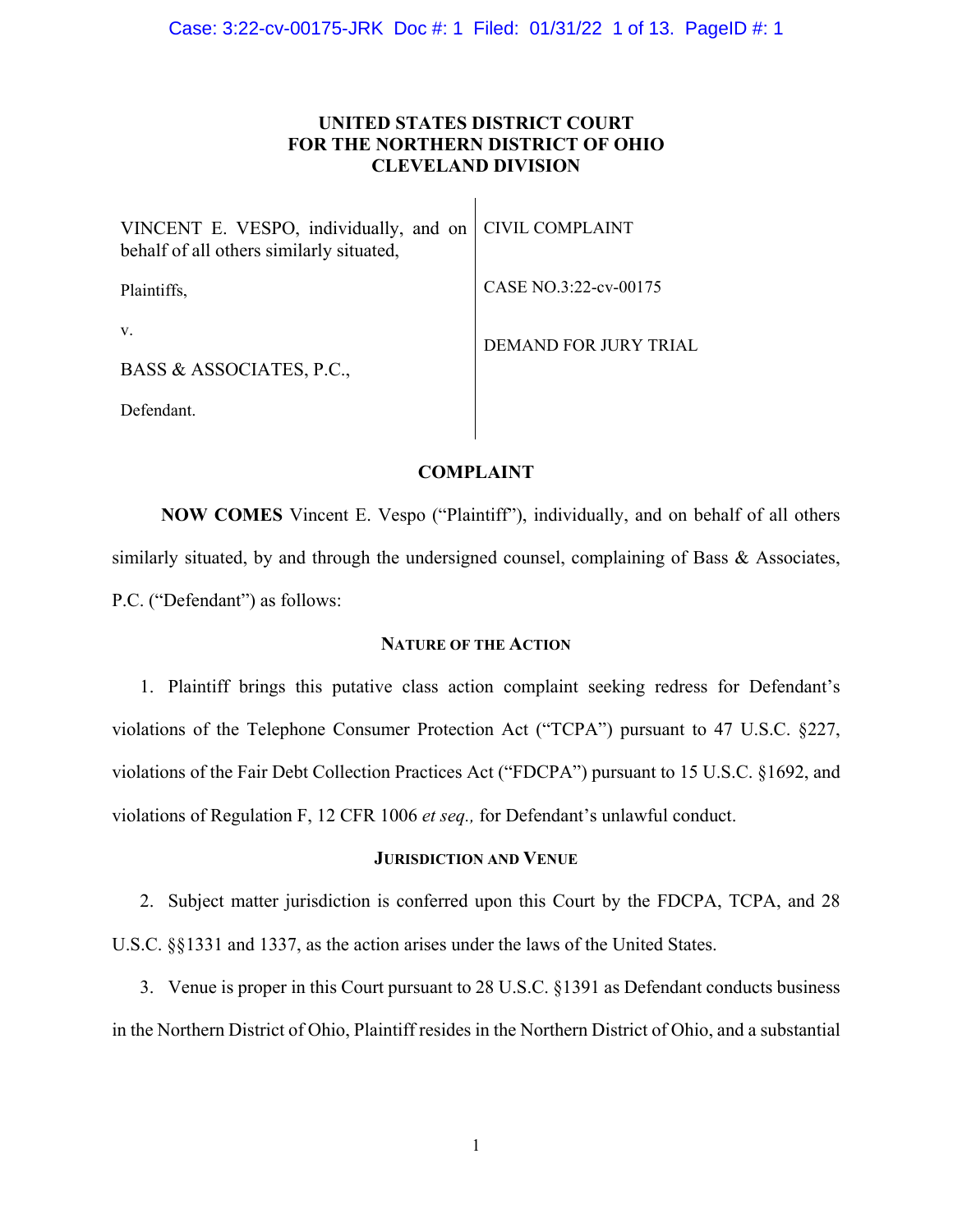# Case: 3:22-cv-00175-JRK Doc #: 1 Filed: 01/31/22 2 of 13. PageID #: 2

portion of the events or omissions giving rise to the claims occurred within the Northern District of Ohio.

### **PARTIES**

4. Plaintiff is a natural person over 18-years-of-age and is a "consumer" as the term is defined by 15 U.S.C §1692a(3), and is a "person" as defined by 47 U.S.C. §153(39).

5. Defendant is a third party debt collector with its principal place of business located in Tucson, Arizona. Defendant's principal business purpose is the collection of defaulted debts owed to others. Defendant engages in collection activities in several different states, including the State of Ohio.

### **FACTS SUPPORTING CAUSES OF ACTION**

6. In late 2019, Plaintiff scheduled a vacuum demonstration with The Kirby Company as he was in need of a new vacuum for household purposes.

7. After the vacuum demonstration, Plaintiff declined to purchase the vacuum.

8. Shortly thereafter, Plaintiff answered a phone call from a representative of United Consumer Financial Services ("UCFS"). In that call, Plaintiff was told that he has an outstanding debt in the amount of \$1,729.27 ("subject debt") as a result of Plaintiff allegedly purchasing vacuum's from The Kirby Company on September 13, 2019.

9. Plaintiff was astonished to find out that The Kirby Company had charged him for purchasing vacuums as he had unequivocally declined to purchase any products from The Kirby Company back in September 2019.

10. In 2021, Plaintiff began receiving collection calls from Defendant to Plaintiff's cellular phone number, (419) XXX-5031, in an attempt to collect upon the subject debt. Defendant acquired the rights to collect upon the subject deb after it was allegedly in default.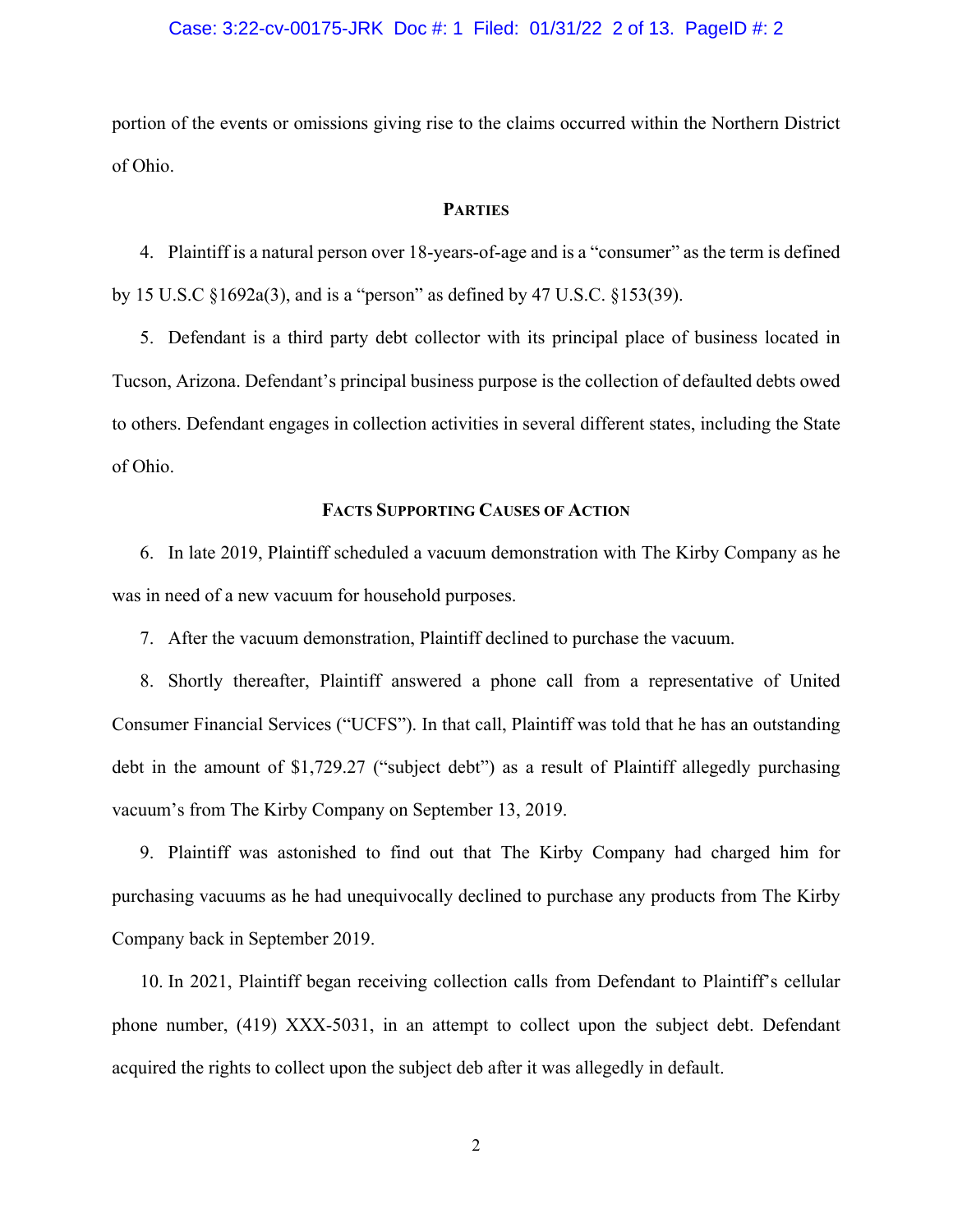#### Case: 3:22-cv-00175-JRK Doc #: 1 Filed: 01/31/22 3 of 13. PageID #: 3

11. At all times relevant, Plaintiff was the sole subscriber, owner, possessor, and operator of her cellular telephone number ending in 5031.

12. At no time did Plaintiff ever provide his cellular telephone number to Defendant.

13. As soon as Defendant's phone calls began, Plaintiff spoke with a representative of Defendant and requested his name and phone number be removed from Defendant's calling list as he does not owe the subject debt.

14. Despite knowing that Plaintiff did not want to receive any further calls, Defendant placed numerous harassing calls to Plaintiff's cellular phone following his request that Defendant's calls cease.

15. In the calls that Plaintiff answered, Plaintiff was greeted by a pre-recorded message instructing Plaintiff to press "1" to be transferred to a live representative or press another number if he was not Plaintiff.

16. In the calls that Plaintiff did not answer, Defendant placed pre-recorded voicemail messages, each lasting approximately 30 seconds, instructing Plaintiff to call Defendant back.

17. Specifically, between November 2021 and the present day, Defendant placed no less than 47 pre-recorded telephone calls to Plaintiff's cellular phone attempting to collect the subject debt.

18. In addition, in the first week of January 2022, Defendant placed no less than 22 more telephone calls to Plaintiff without his prior consent.

19. Defendant has used the listed phone number to place collection calls to Plaintiff's cellular phone number, including but not limited to (888) 283-4624.

20. Upon information and belief, it may have also used other phone numbers to place calls to Plaintiff's cellular phone.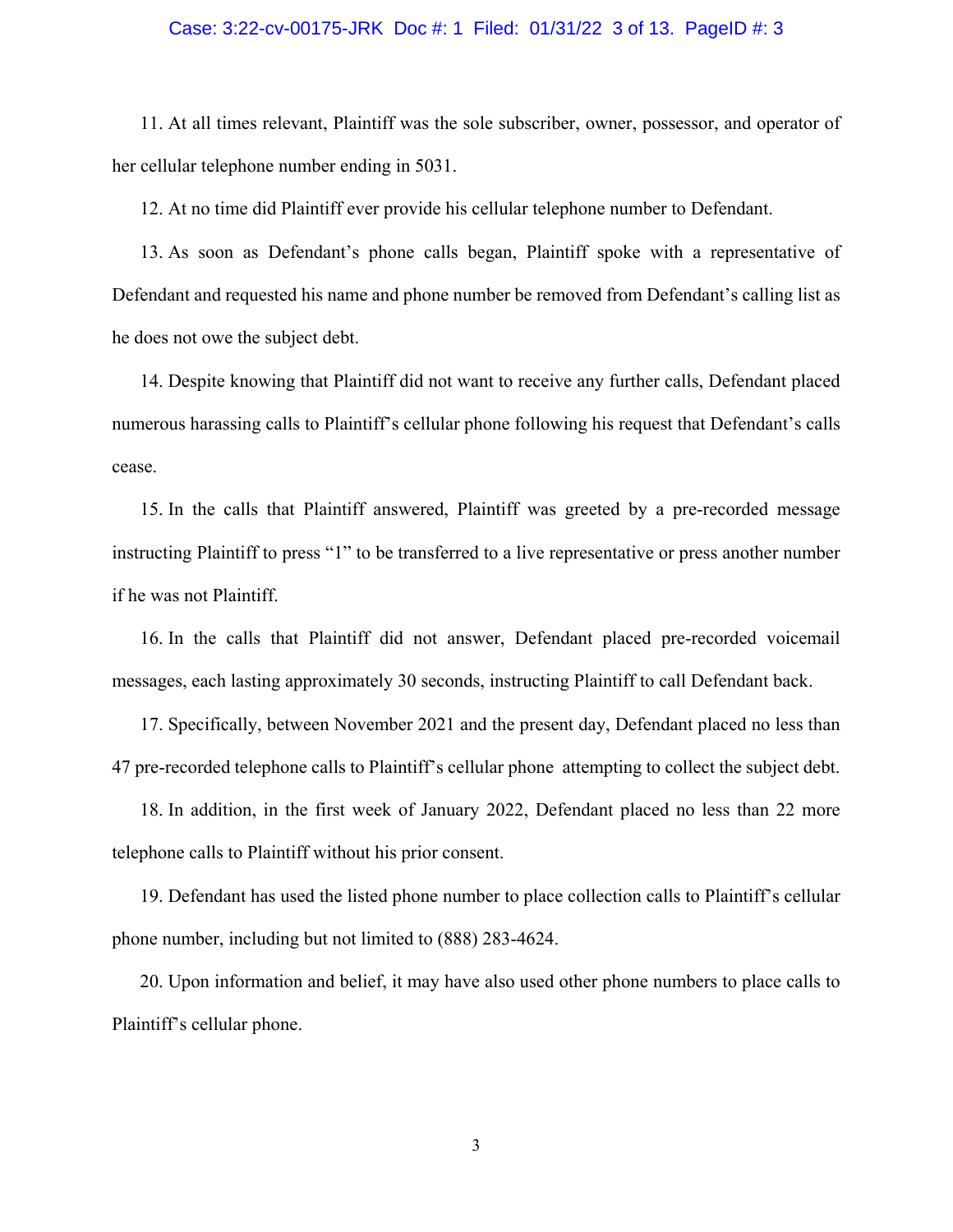### **DAMAGES**

21. Defendant's harassing phone calls have severely disrupted Plaintiff's daily life and general well-being.

22. Defendant's phone harassment campaign and illegal collection activities have caused Plaintiff actual harm, including but not limited to, invasion of privacy, nuisance, intrusion upon and occupation of Plaintiff's cellular telephone capacity, wasting Plaintiff's time, the increased risk of personal injury resulting from the distraction caused by the incessant phone calls, aggravation that accompanies unsolicited telephone calls, emotional distress, mental anguish, anxiety, loss of concentration, diminished value and utility of telephone equipment and telephone subscription services, the loss of battery charge, and the per-kilowatt electricity costs required to recharge his cellular telephone as a result of increased usage of his telephone services.

23. In addition, each time Defendant placed a telephone call to Plaintiff, Defendant occupied Plaintiff's telephone number such that Plaintiff was unable to receive other phone calls.

24. Concerned about the violations of his rights and invasion of his privacy, Plaintiff was forced to seek the assistance of counsel to file this action to compel Defendant to cease its unlawful conduct.

# **CLASS ALLEGATIONS**

25. All paragraphs of this Complaint are expressly adopted and incorporated herein as though fully set forth herein.

26. Plaintiff brings this action pursuant to Fed. R. Civ. P. 23(b)(2) and 23(b)(3) individually, and on behalf of all others similarly situated ("Putative Class") defined as follows:

> All persons residing in the United States: (a) to whom Defendant placed, or caused to be placed, a call; (b) directed to a number assigned to a cellular telephone service; (c) using an artificial or prerecorded voice; (d) without the individual's consent; (e) at any time in the period that begins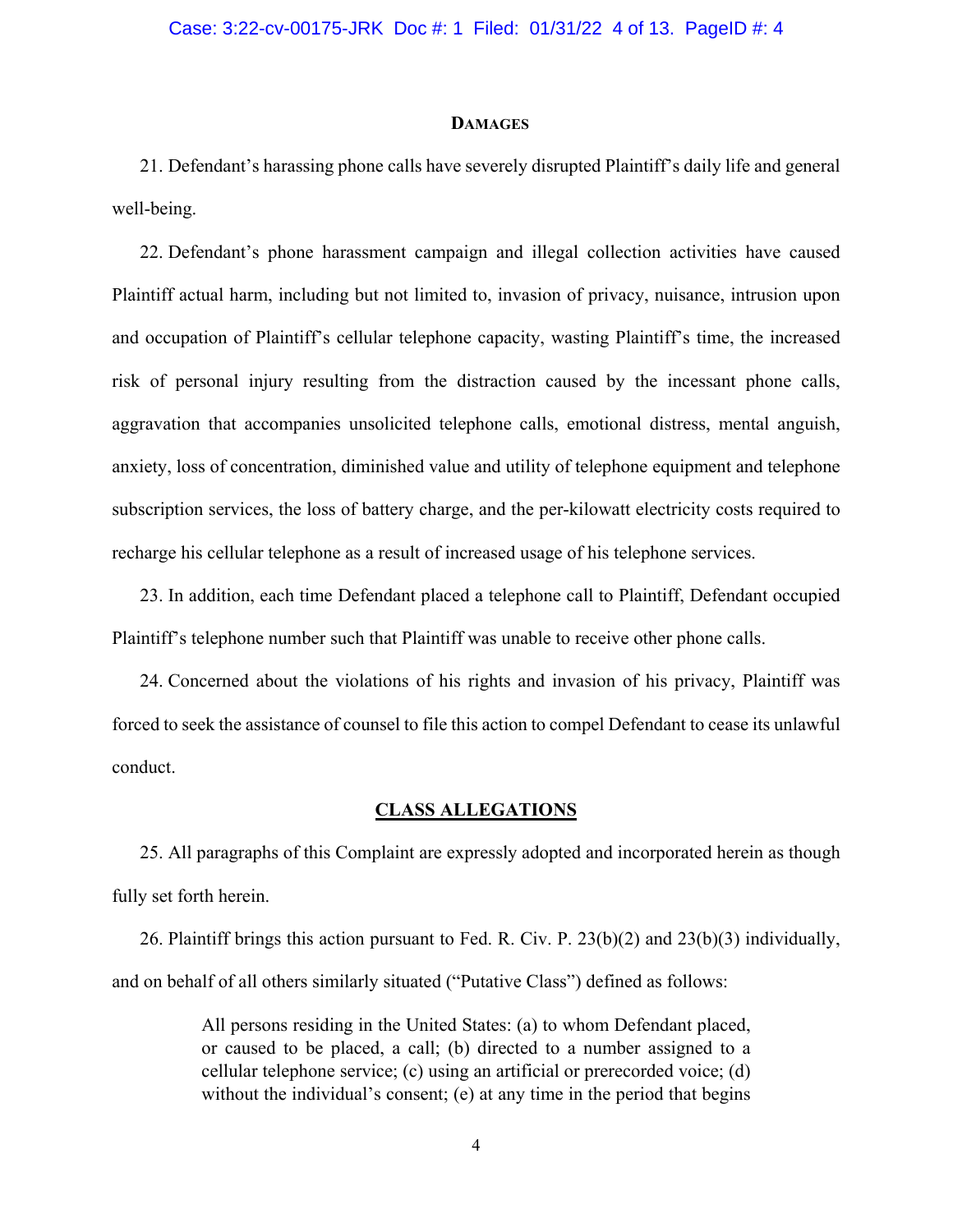# Case: 3:22-cv-00175-JRK Doc #: 1 Filed: 01/31/22 5 of 13. PageID #: 5

four years before the date of the filing of the original complaint through the date of class certification.

27. The following individuals are excluded from the Putative Class: (1) any Judge or Magistrate Judge presiding over this action and members of their families; (2) Defendant, Defendant's subsidiaries, parents, successors, predecessors, and any entity in which Defendant or its parents have a controlling interest and their current or former employees, officers and directors; (3) Plaintiff's attorneys; (4) persons who properly execute and file a timely request for exclusion from the Putative Class; (5) the legal representatives, successors or assigns of any such excluded persons; and (6) persons whose claims against Defendant have been fully and finally adjudicated and/or released.

# **A. Numerosity**

28. The exact number of members of the Putative Class is unknown and not available to Plaintiff at this time, but it is clear that individual joinder is impracticable.

29. Upon information and belief, Defendant made phone calls to thousands of consumers who fall within the definition of the Putative Class.

30. Members of the Putative Class can be objectively identified from the records of Defendant and any affiliated vendors to be gained through targeted discovery.

### **B. Commonality and Predominance**

31. There are many questions of law and fact common to the claims of Plaintiff and the Putative Class, and those questions predominate over any questions that may affect individual members of the Putative Class.

# **C. Typicality**

32. Plaintiff's claims are typical of members of the Putative Class because Plaintiff and members of the Putative Class are entitled to damages as a result of Defendant's conduct.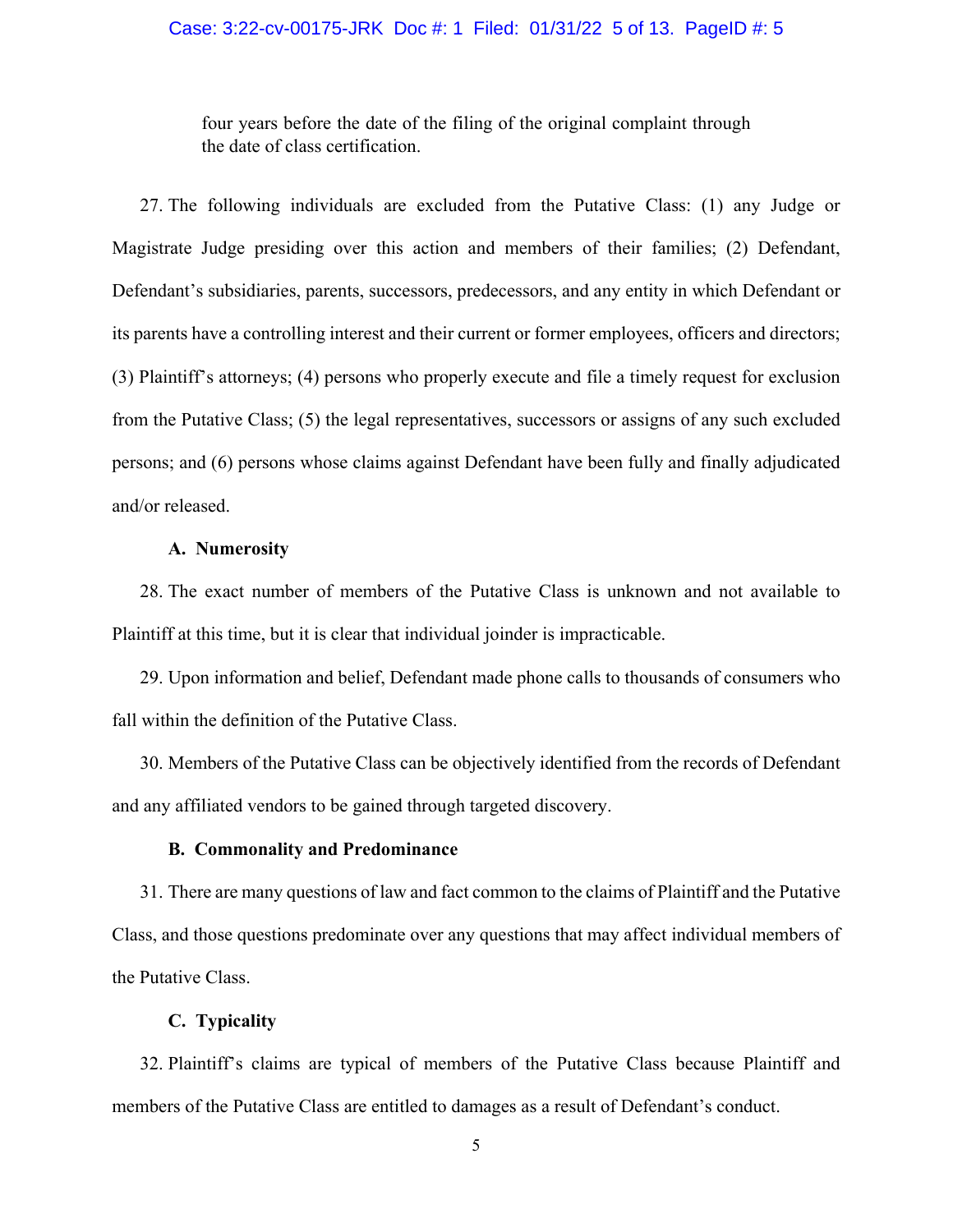#### **D. Superiority and Manageability**

33. This case is also appropriate for class certification as class proceedings are superior to all other available methods for the efficient and fair adjudication of this controversy.

34. The damages suffered by the individual members of the Putative Class will likely be relatively small, especially given the burden and expense required for individual prosecution.

35. By contrast, a class action provides the benefits of single adjudication, economies of scale, and comprehensive supervision by a single court.

36. Economies of effort, expense, and time will be fostered and uniformity of decisions ensured.

#### **E. Adequate Representation**

37. Plaintiff will adequately and fairly represent and protect the interests of the Putative Class.

38. Plaintiff has no interests antagonistic to those of the Putative Class and Defendant has no defenses unique to Plaintiff.

39. Plaintiff has retained competent and experienced counsel in consumer class action litigation.

# **COUNT I – VIOLATIONS OF THE TELEPHONE CONSUMER PROTECTION ACT**  (On behalf of Plaintiff and members of the Putative Class)

40. All paragraphs of this Complaint are expressly adopted and incorporated herein as though fully set forth herein.

41. Defendant placed or caused to be placed numerous non-emergency calls, including but not limited to the calls referenced above, to Plaintiff's cellular phone number using an automatic telephone dialing system ("ATDS") or an artificial or prerecorded voice without Plaintiff's consent in violation of 47 U.S.C.  $\S227(b)(1)(A)(iii)$ .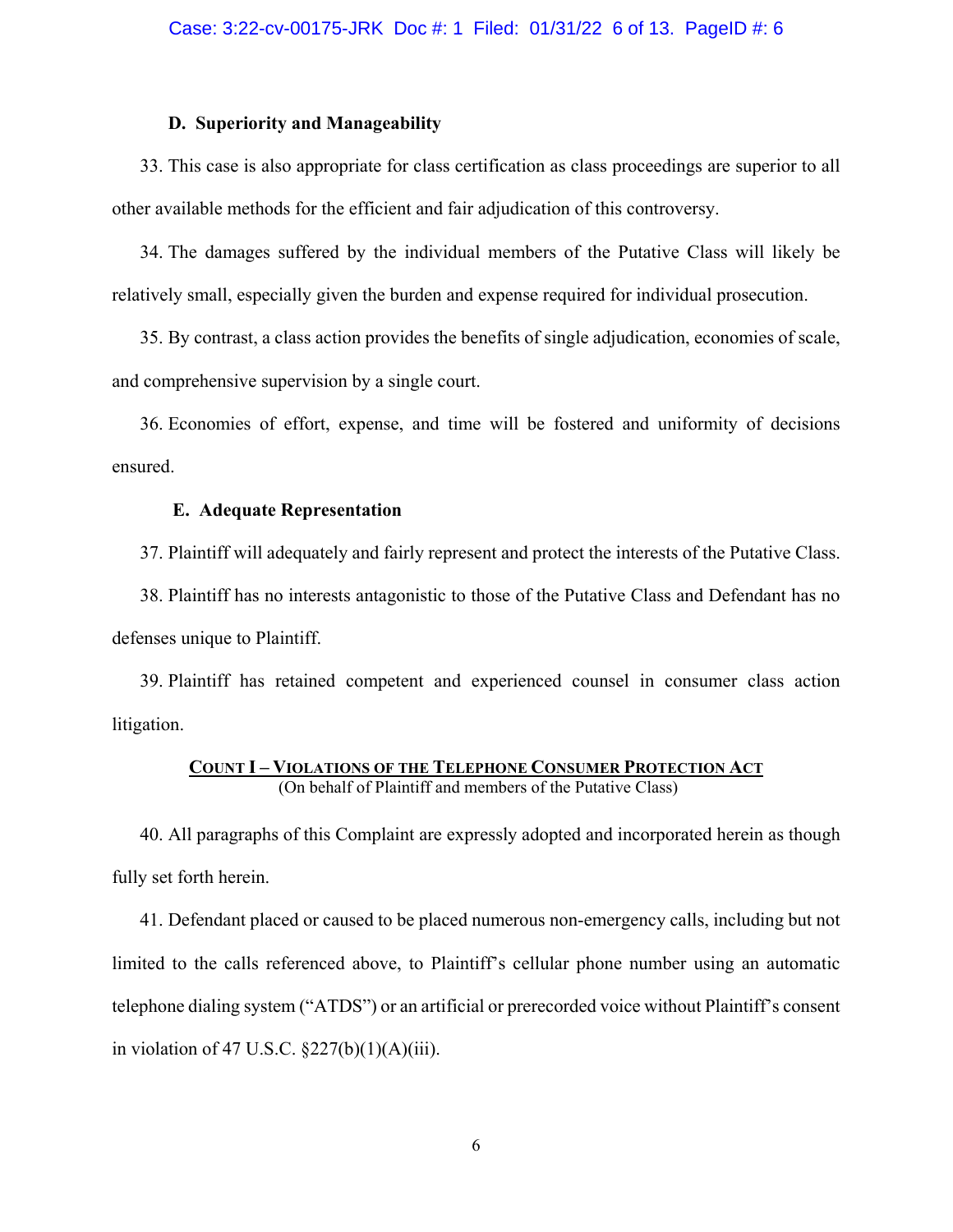#### Case: 3:22-cv-00175-JRK Doc #: 1 Filed: 01/31/22 7 of 13. PageID #: 7

42. As pled above, Defendant utilized an artificial or pre-recorded voice when contacting Plaintiff on his cellular telephone.

43. The TCPA defines ATDS as "equipment which has the capacity—(A) to store or produce telephone numbers to be called, using a random or sequential number generator; and (B) to dial such numbers." 47 U.S.C. § 227(a)(1).

44. Upon information and belief, based on the lack of prompt human response during the phone calls in which Plaintiff answered and the pre-recorded messages used by Defendant, Defendant used an ATDS to place calls to Plaintiff's cellular phone.

45. Upon information and belief, the dialing system employed by Defendant transfers the call to a live agent once a human voice is detected, thus resulting in a lengthy pause after the called party speaks into the phone.

46. As pled above, Plaintiff never provided his cellular phone number to Defendant and therefore Defendant never had consent to place calls to Plaintiff's cellular phone number.

47. As pled above, Plaintiff was severely harmed by Defendant's collection calls to his cellular phone.

48. Upon information and belief, Defendant has no system in place to document and archive whether it has consent to contact consumers on their cellular phones.

49. Upon information and belief, Defendant has no policies and procedures in place to honor cease-call requests made by consumers.

50. Upon information and belief, Defendant knew its collection practices were in violation of the TCPA, yet continued to employ them to maximize efficiency and profits.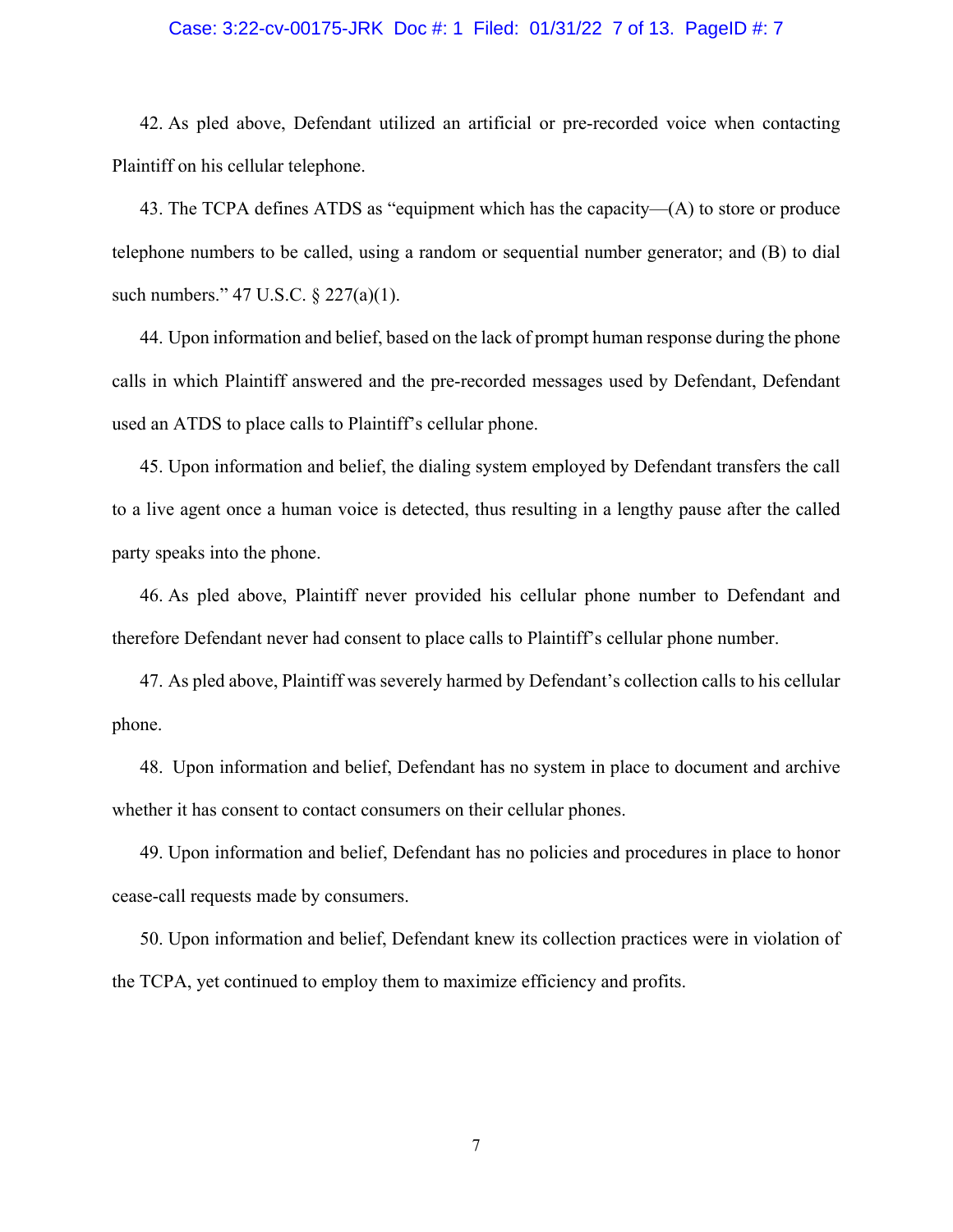# Case: 3:22-cv-00175-JRK Doc #: 1 Filed: 01/31/22 8 of 13. PageID #: 8

**WHEREFORE**, Plaintiff, on behalf of himself and members of the Putative Class, respectfully request that this Honorable Court enter judgment in his favor as follows:

- a. An order granting certification of the proposed class, including the designation of Plaintiff as the named representative, and the appointment of the undersigned as Class Counsel;
- b. Declaring that the practices complained of herein are unlawful and violate the TCPA;
- c. Awarding Plaintiff and members of the Putative Class damages of at least \$500.00 per phone call and treble damages pursuant to 47 U.S.C.  $\S$ § 227(b)(3)(B)&(C); and
- d. Awarding any other relief as this Honorable Court deems just and appropriate.

# **COUNT II – VIOLATIONS OF THE FAIR DEBT COLLECTION PRACTICES ACT**

51. Plaintiff restates and realleges paragraphs 1 through 50 as though fully set forth herein.

52. Plaintiff is a "consumer" as defined by FDCPA §1692a(3).

53. Defendant is a "debt collector" as defined by §1692a(6) because its primary business is the collection of defaulted debts owed to others and it regularly collects debts and uses the mail and/or the telephones to collect delinquent accounts owed to a third party.

54. Moreover, Defendant is a "debt collector" because it acquired rights to the subject debt after it was allegedly in default. 15 U.S.C. §1692a(6).

55. The subject debt in which Defendant attempting to collect upon is a "debt" as defined by FDCPA §1692a(5) as it arises out of a transaction due or asserted to be owed or due to another for personal, family, or household purposes.

56. Defendant used the phone and mail to attempt to collect the subject debt and, as such, engaged in "communications" as defined in FDCPA §1692a(2).

57. Defendant's communications to Plaintiff were made in connection with the collection of the subject debt.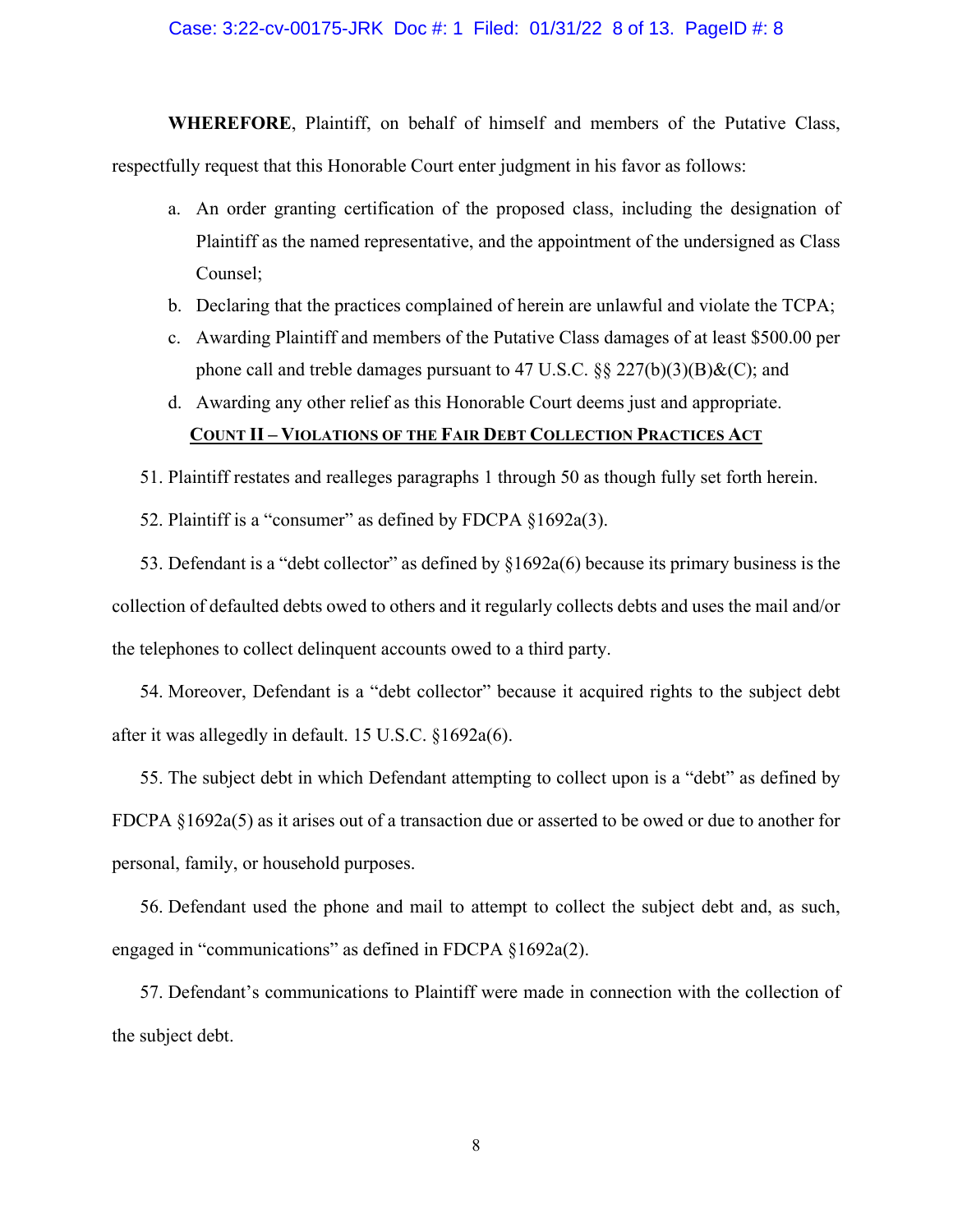### Case: 3:22-cv-00175-JRK Doc #: 1 Filed: 01/31/22 9 of 13. PageID #: 9

58. Defendant violated 15 U.S.C.  $\S$  $1692c(a)(1)$ , d, d(5), e, e(10), and f through its unlawful debt collection practices on debts that never belonged to Plaintiff.

### **a. Violations of FDCPA § 1692c**

59. Defendant violated  $\S1692c(a)(1)$  when it continuously called and Plaintiff after being notified to cease communications. This repeated behavior of continuously and systematically calling Plaintiff's cellular phone over and over after he demanded that it cease contacting him was harassing and abusive. Even after being told to stop contacting him, Defendant continued its onslaught of phone calls with the specific goal of oppressing and abusing Plaintiff into making a payment on the subject debt despite having actual knowledge that Plaintiff did not want to receive any calls and that Plaintiff never purchased any products from any of Defendant's predecessors.

60. Furthermore, the enormous volume of calls shows that Defendant willfully ignored Plaintiff's pleas with the goal of annoying and harassing him into submission.

61. Defendant was notified by Plaintiff that its calls were not welcomed. As such, Defendant knew that its conduct was inconvenient, unwanted, and distressing to him.

### **b. Violations of FDCPA § 1692d**

62. Defendant violated §1692d by engaging in abusive, harassing, and oppressive conduct by relentlessly calling Plaintiff's cellular phone seeking immediate payment on the subject debt. Moreover, Defendant continued placing the relentless calls after Plaintiff put Defendant on notice that its calls were not welcome on numerous occasions.

63. Defendant violated §1692d(5) by causing Plaintiff's cellular phone to ring repeatedly and continuously in an attempt to engage Plaintiff in conversations regarding the collection of the subject debt with the intent to annoy, abuse, or harass Plaintiff. Furthermore, Defendant continued to place these aforementioned calls after Plaintiff informed Defendant its calls were no longer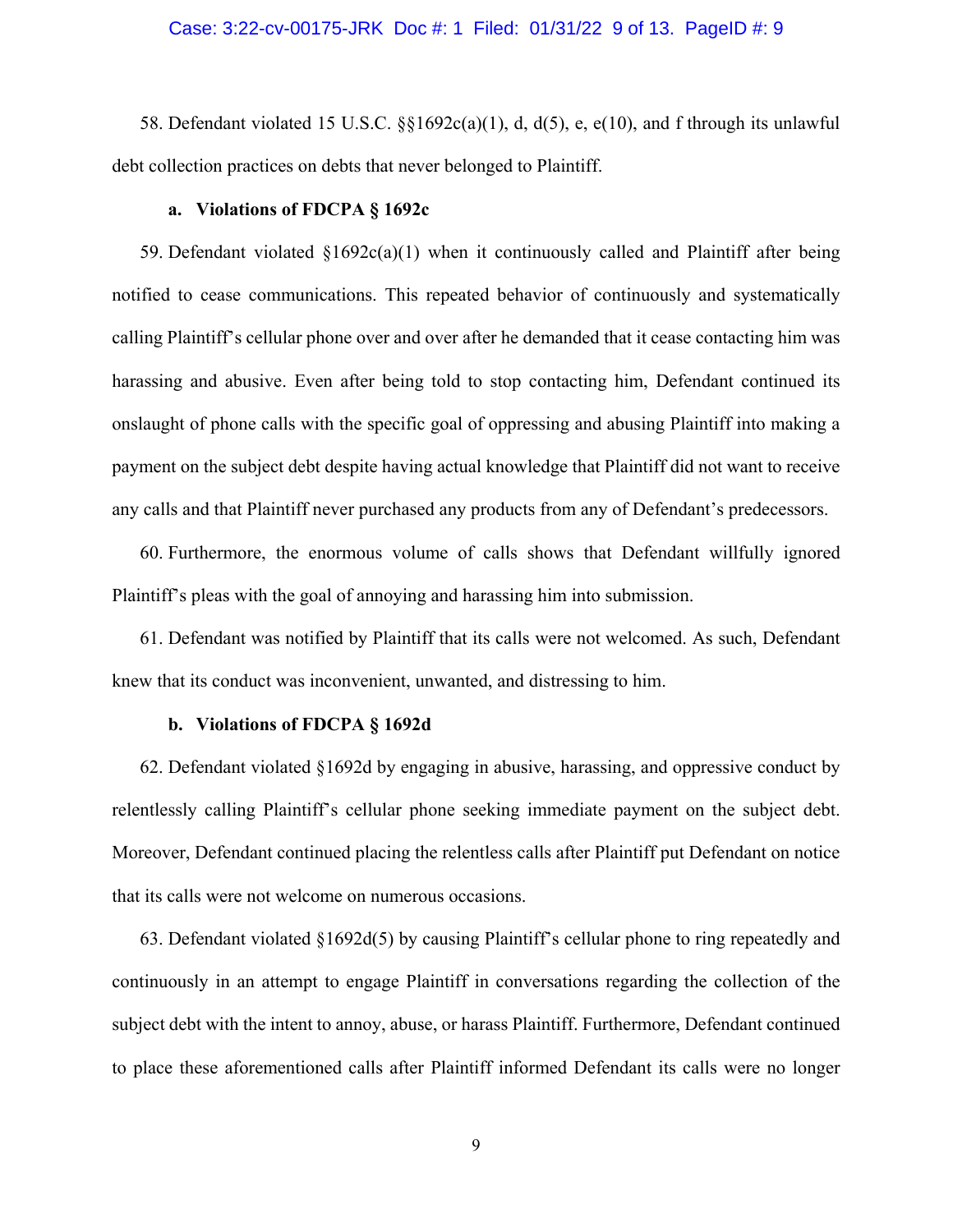### Case: 3:22-cv-00175-JRK Doc #: 1 Filed: 01/31/22 10 of 13. PageID #: 10

welcome. Specifically, Defendant placed or caused to be placed numerous harassing phone calls to Plaintiff's cellular telephone, using an pre-recorded messaging technology, without his consent.

### **c. Violation of FDCPA § 1692e**

64. Defendant violated  $\S1692e$  and  $e(10)$  when it used false, misleading, and deceptive means to collect and/or attempt to collect the subject debt from Plaintiff. Even after being apprised of its unlawful acts, Defendant continued its harassing behavior by calling Plaintiff repeatedly in a deceptive and misleading attempt to force him to answer its calls and ultimately make a payment, despite notifying Defendant that its communications were not welcome and that Plaintiff did not owe the subject debt. Through its conduct, Defendant misleadingly represented to Plaintiff that it had the legal ability to continue to contact him in an attempt to dragoon payment on the subject debt, when it did not have prior consent to do so.

# **d. Violations of FDCPA § 1692f**

65. Defendant violated §1692f when it unfairly and unconscionably attempted to collect on the subject debt by continuously calling Plaintiff after Plaintiff requested to cease communications. Placing voluminous phone calls after becoming privy to the fact that its collection calls were not welcome is unfair and unconscionable behavior. These means employed by Defendant only served to worry and confuse Plaintiff.

66. As an experienced debt collector, Defendant knew or should have known the ramifications of collecting on a debt through incessant harassing phone calls to the phones of consumers.

67. Upon information and belief, Defendant systematically attempts to collect debts through harassing conduct and has no procedures in place to assure compliance with the FDCPA.

68. As stated above, Plaintiff was severely harmed by Defendant's conduct.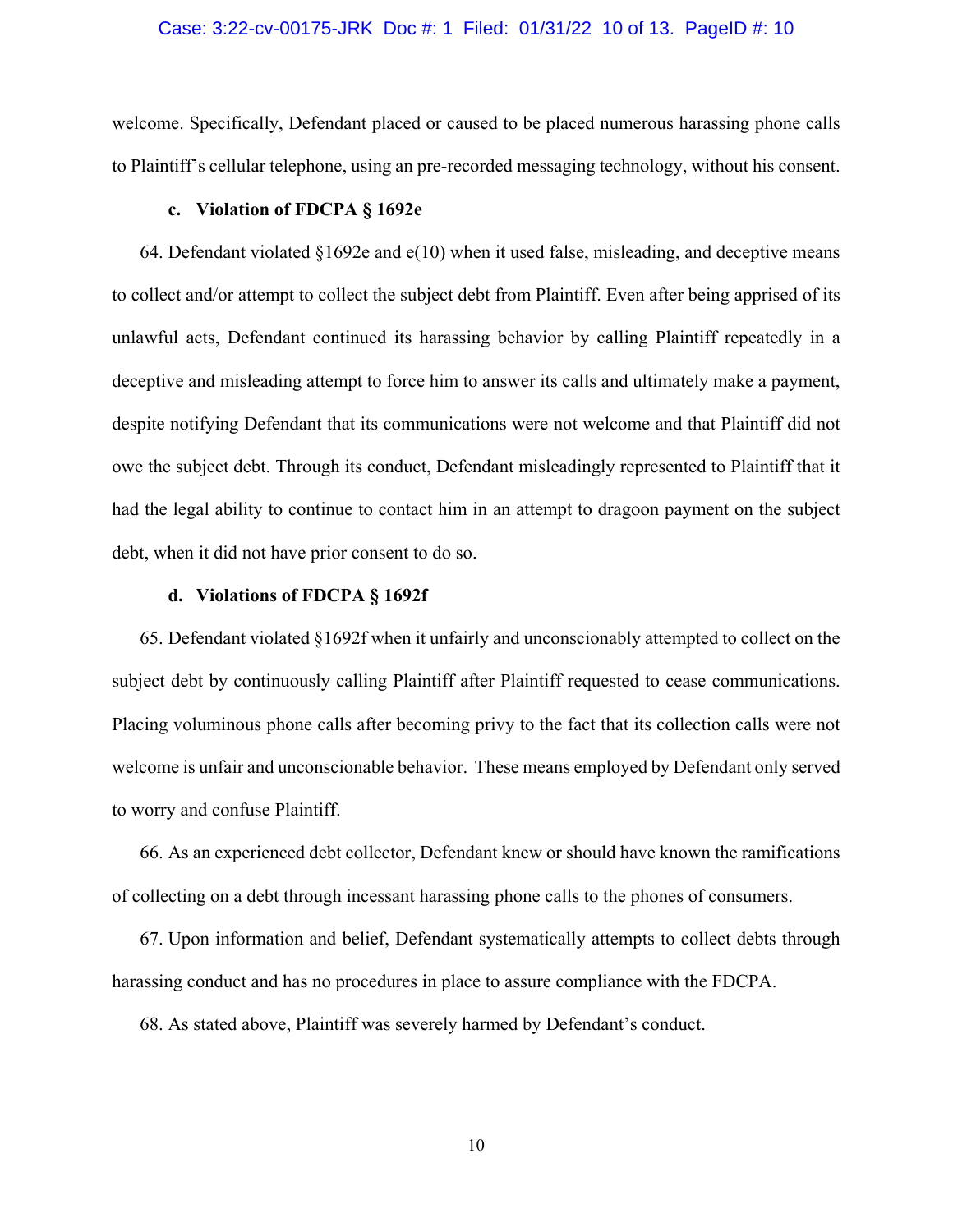### Case: 3:22-cv-00175-JRK Doc #: 1 Filed: 01/31/22 11 of 13. PageID #: 11

**WHEREFORE**, Plaintiff, respectfully requests that this Honorable Court enter judgment in his favor as follows:

- a. Declare that the practices complained of herein are unlawful and violate the aforementioned statute;
- b. Award Plaintiff statutory and actual damages, in an amount to be determined at trial, for the underlying FDCPA violations;
- c. Enjoining Defendant from further communicating with Plaintiff;
- d. Award Plaintiff costs and reasonable attorney fees as provided under 15 U.S.C. §1692k; and
- e. Award any other relief as the Honorable Court deems just and proper.

# **COUNT III – VIOLATIONS OF REGULATION F** (12 CFR 1006 *ET SEQ*.)

- 69. Plaintiff restates and realleges paragraphs 1 through 68 as though fully set forth herein.
- 70. Plaintiff is a "consumer" as defined by Regulation F §1006.2(e)
- 71. Defendant is a "third party collector" as defined by Regulation  $F \S 1006.2(i)(1)$ .
- 72. The subject debt is a "debt" and a "consumer debt" as defined by Regulation F §1006.2(f)

as it is an obligation, or alleged obligation, arising from a transaction for personal, family, or household purposes.

#### **a. Violations of Regulation F §1006.14**

73. Pursuant to § 1006.14(a) of Regulation F, a debt collector is prohibited from engaging "in any conduct the natural consequence of which is to harass, oppress, or abuse any person in connection with the collection of a debt." 12 CFR 1006.14(a).

74. Section 1006.14(b)(2)(i)(A) of Regulation F prohibits a debt collector from contacting a consumer "more than seven times within seven consecutive days." 12 CFR 1006.14(b)(2)(i)(A).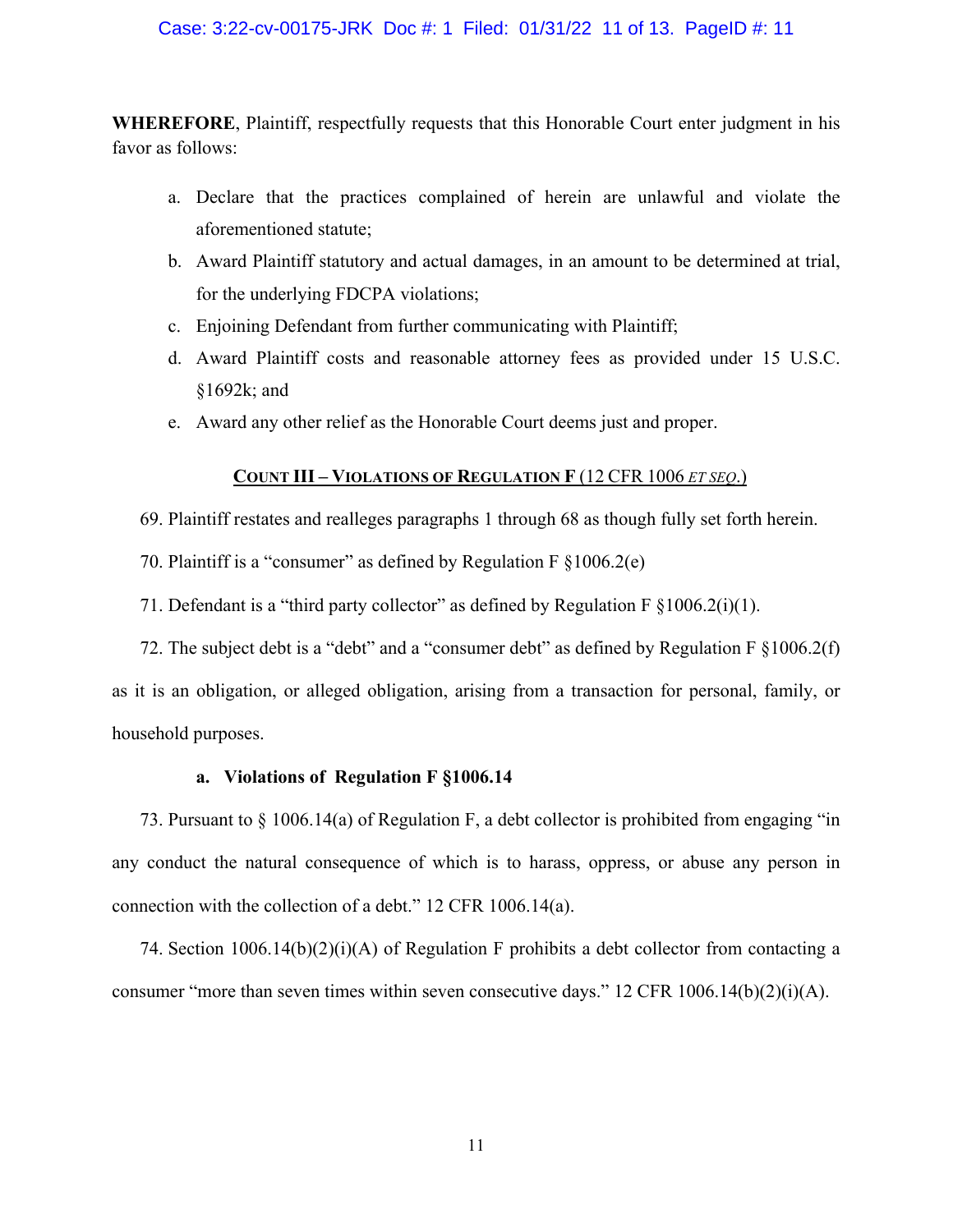#### Case: 3:22-cv-00175-JRK Doc #: 1 Filed: 01/31/22 12 of 13. PageID #: 12

75. Defendant violated  $\S$ § 1006.14 and 1006.14(b)(2)(i)(A) of Regulation F by placing numerous collection calls to Plaintiff 's cellular phone number in an attempt to collect the subject debt.

76. Specifically, in the first week of January 2022, Defendant placed no less than 22 more telephone calls to Plaintiff without his prior consent.

77. Defendant's conduct in systematically placing calls to Plaintiff's cellular phone number is inherently harassing and abusive.

78. Defendant's collection calls to Plaintiff were made with the specific intent of annoying, harassing, and abusing Plaintiff as the frequency of Defendant's calls would lead any reasonable person to be frustrated.

79. The fact that Defendant knowingly placed such a high volume of calls to Plaintiff is illustrative of Defendant's intent to harass and annoy Plaintiff.

**WHEREFORE**, Plaintiff, requests that this Honorable Court enter judgment in his favor as follows:

- a. Declaring that the practices complained of herein are unlawful and violate Regulation F, therefore violating the Fair Debt Collection Practices Act;
- b. Awarding Plaintiff statutory and actual damages, in an amount to be determined at trial, for the underlying violations;
- c. Awarding Plaintiff her costs and reasonable attorney's fees pursuant to 15 U.S.C. §1692k; and
- d. Awarding any other relief as this Honorable Court deems just and appropriate.